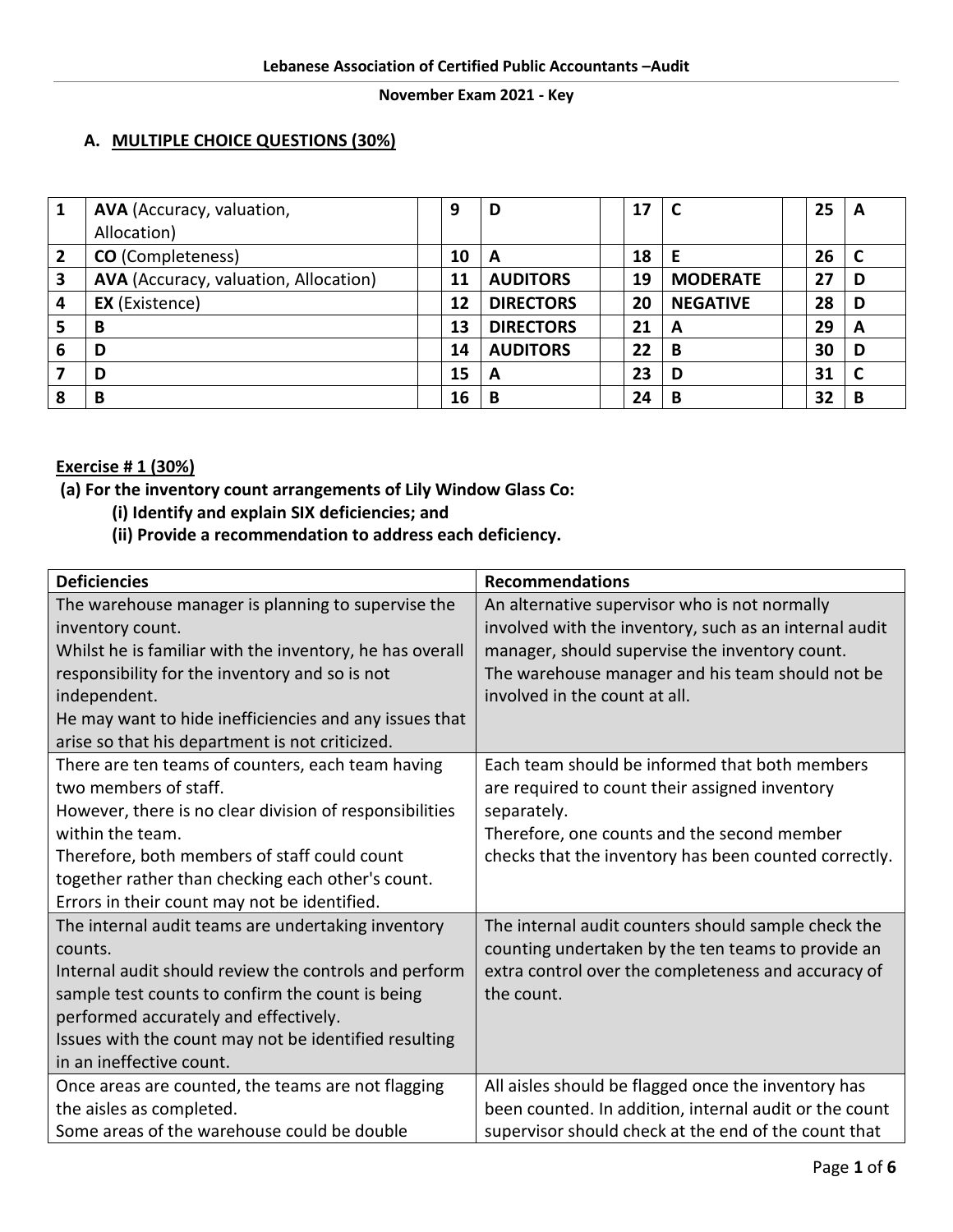| <b>Deficiencies</b>                                                                                                                                                                                                                                                                                                                                                                                                                                                                                                       | <b>Recommendations</b>                                                                                                                                                                                                                                                                                                                                                                                                                                                                                                                                                                                                                                                                                                  |
|---------------------------------------------------------------------------------------------------------------------------------------------------------------------------------------------------------------------------------------------------------------------------------------------------------------------------------------------------------------------------------------------------------------------------------------------------------------------------------------------------------------------------|-------------------------------------------------------------------------------------------------------------------------------------------------------------------------------------------------------------------------------------------------------------------------------------------------------------------------------------------------------------------------------------------------------------------------------------------------------------------------------------------------------------------------------------------------------------------------------------------------------------------------------------------------------------------------------------------------------------------------|
| counted or missed out.                                                                                                                                                                                                                                                                                                                                                                                                                                                                                                    | all 20 aisles have been flagged as completed.                                                                                                                                                                                                                                                                                                                                                                                                                                                                                                                                                                                                                                                                           |
| This will increase the risk of the inventory quantities                                                                                                                                                                                                                                                                                                                                                                                                                                                                   |                                                                                                                                                                                                                                                                                                                                                                                                                                                                                                                                                                                                                                                                                                                         |
| being either under or overstated.                                                                                                                                                                                                                                                                                                                                                                                                                                                                                         |                                                                                                                                                                                                                                                                                                                                                                                                                                                                                                                                                                                                                                                                                                                         |
| Inventory not listed on the sheets is to be entered<br>onto separate sheets, which are not sequentially<br>numbered.<br>The supervisor will be unable to ensure the<br>completeness of all inventory sheets.<br>This could result in understatement of the inventory.<br>There is no indication that the completed count<br>sheets are signed by the counting team.<br>If any issues arise with the counting in an aisle, it will<br>be difficult to follow up as the identity of the counting<br>team will not be known. | Each team should be given a blank sheet for entering<br>any inventory count which is not on their sheets. This<br>blank sheet should be sequentially numbered, any<br>unused sheets should be returned at the end of the<br>count, and the supervisor should check sequence of<br>all sheets at the end of the count.<br>All inventory sheets should be signed by the relevant<br>team upon completion of an aisle. When the sheets<br>are returned, the supervisor should check that they<br>have been signed.                                                                                                                                                                                                         |
| Damaged goods are not being stored in a central<br>area, and instead the counter is just noting on the<br>inventory sheets the level of damage.<br>It will be difficult for the finance team to decide on an<br>appropriate level of write down if they are not able to<br>see the damaged goods.<br>The inventory value for the damaged items may not<br>be appropriate.<br>In addition, if these goods are left in the aisles, they<br>could be inadvertently sold to customers or moved to<br>another aisle.           | Damaged goods should be clearly flagged by the<br>counting teams and at the end of the count<br>appropriate machinery should be used to move all<br>damaged windows to a central location. This will<br>avoid the risk of selling these goods.<br>A senior member of the finance team should then<br>inspect these goods to assess the level of any write<br>down or allowance.                                                                                                                                                                                                                                                                                                                                         |
| Lily Window Glass Co undertakes continuous<br>production and so there will be movements of goods<br>during the count.<br>Goods may be missed or double counted due to<br>movements in the warehouse.<br>Inventory records could be under or overstated as a<br>result.                                                                                                                                                                                                                                                    | It is not practical to stop all inventory movements as<br>the production needs to continue. However, any raw<br>materials required for 31 December should be<br>estimated and put to one side. These will not be<br>included as raw materials and instead will be work-in-<br>progress.<br>The goods which are manufactured on 31 December<br>should be stored to one side, and at the end of the<br>count should be counted once and included within<br>finished goods.<br>Any goods received from suppliers should be stored in<br>one location and counted once at the end and<br>included as part of raw materials. Goods to be<br>dispatched to customers should be kept to a<br>minimum for the day of the count. |
| The warehouse manager is to assess the level of<br>work-in-progress and raw materials. In the past, a                                                                                                                                                                                                                                                                                                                                                                                                                     | A specialist should be utilized to assess both work-in-<br>progress and the quantities of raw materials.                                                                                                                                                                                                                                                                                                                                                                                                                                                                                                                                                                                                                |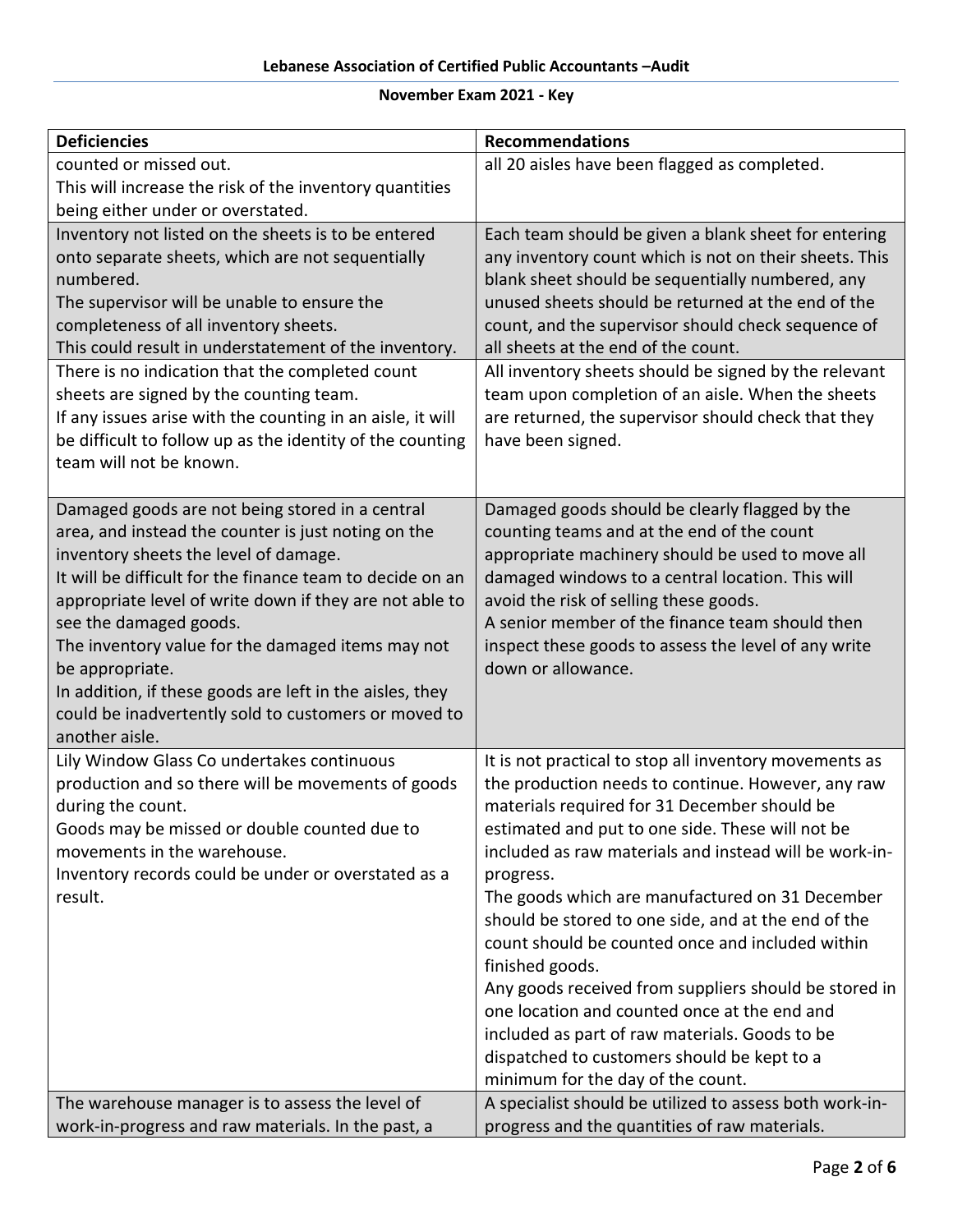| <b>Deficiencies</b>                                   | <b>Recommendations</b>                                |
|-------------------------------------------------------|-------------------------------------------------------|
| specialist has undertaken this role.                  |                                                       |
| It is unlikely that the warehouse manager has the     |                                                       |
| experience to assess the level of work-in-progress as |                                                       |
| this is something that the factory manager would be   |                                                       |
| more familiar with.                                   |                                                       |
| Work-in-progress may be under or overvalued.          |                                                       |
| The warehouse manager will also estimate the          | With regards to the warehouse manager, he could       |
| quantity of raw materials.                            | estimate the raw materials and the specialist could   |
| He may make a mistake when assessing the              | check it. This would give an indication as to whether |
| quantities.                                           | he is able to accurately assess the quantities for    |
| Inventory could be materially misstated.              | subsequent inventory counts.                          |

# **(b) Describe the procedures to be undertaken by the auditor DURING the inventory count of Lily Window Glass Co in order to gain sufficient appropriate audit evidence.**

- 1. Observe the counting teams of Lily Window Glass to confirm whether the inventory count instructions are being followed correctly.
- 2. Select a sample and perform test counts from inventory sheets to warehouse aisle and from warehouse aisle to inventory sheets.
- 3. Confirm the procedures for identifying and segregating damaged goods are operating correctly.
- 4. Select a sample of damaged items as noted on the inventory sheets and inspect these windows to confirm whether the level of damage is correctly noted.
- 5. Observe the procedures for movements of inventory during the count, to confirm that no raw materials or finished goods have been omitted or counted twice.
- 6. Obtain a photocopy of the completed sequentially numbered inventory sheets for follow up testing on the final audit.
- 7. Identify and make a note of the last goods received notes (GRNs) and goods dispatched notes (GDNs) for 31 December in order to perform cut-off procedures.
- 8. Observe the procedures carried out by the warehouse manager in assessing the level of work-inprogress and consider the reasonableness of any assumptions used.
- 9. Discuss with the warehouse manager how he has estimated the raw materials quantities. To the extent that it is possible, re-perform the procedures adopted by the warehouse manager.
- 10. Identify and record any inventory held for third parties (if any) and confirm that it is excluded from the count.

# **(c) For the audit of the inventory cycle and year-end inventory balance of Lily Window Glass Co: (i) Describe FOUR audit procedures that could be carried out using computer assisted audit techniques (CAATS)**

- 1. The audit team can use audit software to calculate inventory days for the year-to-date to compare against the prior year to identify whether inventory is turning over slower, as this may be an indication that it is overvalued.
- 2. Audit software can be utilized to produce an aged inventory analysis to identify any slow-moving goods, which may require write down or an allowance.
- 3. Cast the inventory listing to confirm the completeness and accuracy of inventory.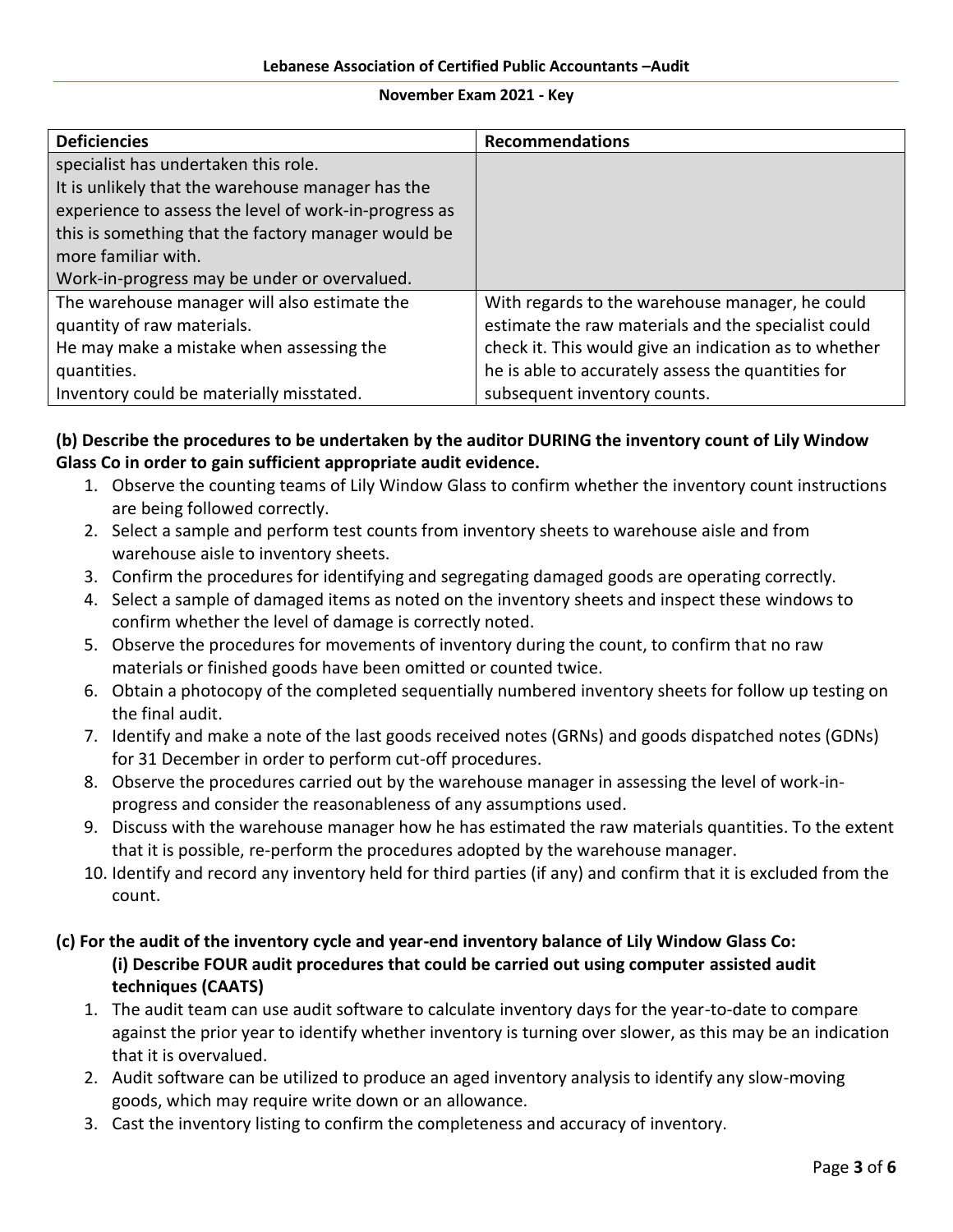- 4. Audit software can be used to select a representative sample of items for testing to confirm net realisable value and/or cost.
- 5. Audit software can be utilized to recalculate cost and net realisable value for a sample of inventory.
- 6. CAATs can be used to verify cut-off by testing whether the dates of the last GRNs and GDNs recorded relate to pre year-end; and that any with a date of 1 January 20X3 onwards have been excluded from the inventory records.
- 7. CAATs can be used to confirm whether any inventory adjustments noted during the count have been correctly updated into final inventory records.

# **(ii) Explain the potential advantages of using CAATs, including data analytics.**

- 1. CAATs and DA enables the audit team to test a large volume of inventory data accurately and quickly.
- 2. If CAATs such as audit software are utilized on the audit of Lily, then as long as they do not change their inventory systems, they can be cost effective after setup.
- 3. CAATs such as test data can test program controls within the inventory system as well as general IT controls, such as passwords.
- 4. CAATs and DA allows the team to obtain information directly from the system and test the actual inventory system and records rather than printouts from the system which could be incorrect.
- 5. CAATs and DA reduce the level of human error in testing and hence provide a better quality of audit evidence.
- 6. CAATs results can be compared with traditional audit testing; if these two sources agree, then overall audit confidence will increase.
- 7. The use of CAATs and DA frees up audit team members to focus on judgmental and high risk areas, rather than number crunching.
- 8. Enables the auditor to perform audit procedures throughout the year rather than just at the year end.

# **(iii) Explain the potential disadvantages of using CAATs**

- 1. The cost of using CAATs in this first year will be high as there will be significant set up costs, it will also be a time-consuming process which increases costs.
- 2. As this is the first time that CAATs will be used on Lily's audit, then the team may require training on the specific CAATs to be utilized.
- 3. If Lily's inventory system is likely to change in the foreseeable future, then costly revisions may be required to the designed CAATs.
- 4. The inventory system may not be compatible with the audit firm's CAATs, in which case bespoke CAATs may be required, which will increase the audit costs.
- 5. If testing is performed over the live inventory system, then there is a risk that the data could be corrupted or lost.
- 6. If testing is performed using copy files rather than live data, then there is the risk that these files are not genuine copies of the actual files.
- 7. In order to perform CAATs, there must be adequate systems documentation available. If this is not the case for Lily, then it will be more difficult to devise appropriate CAATs due to a lack of understanding of the inventory system.

# **(iii) Explain the potential disadvantages of using data analytics.**

1. The data obtained may not be complete which will limit the assurance that can be obtained.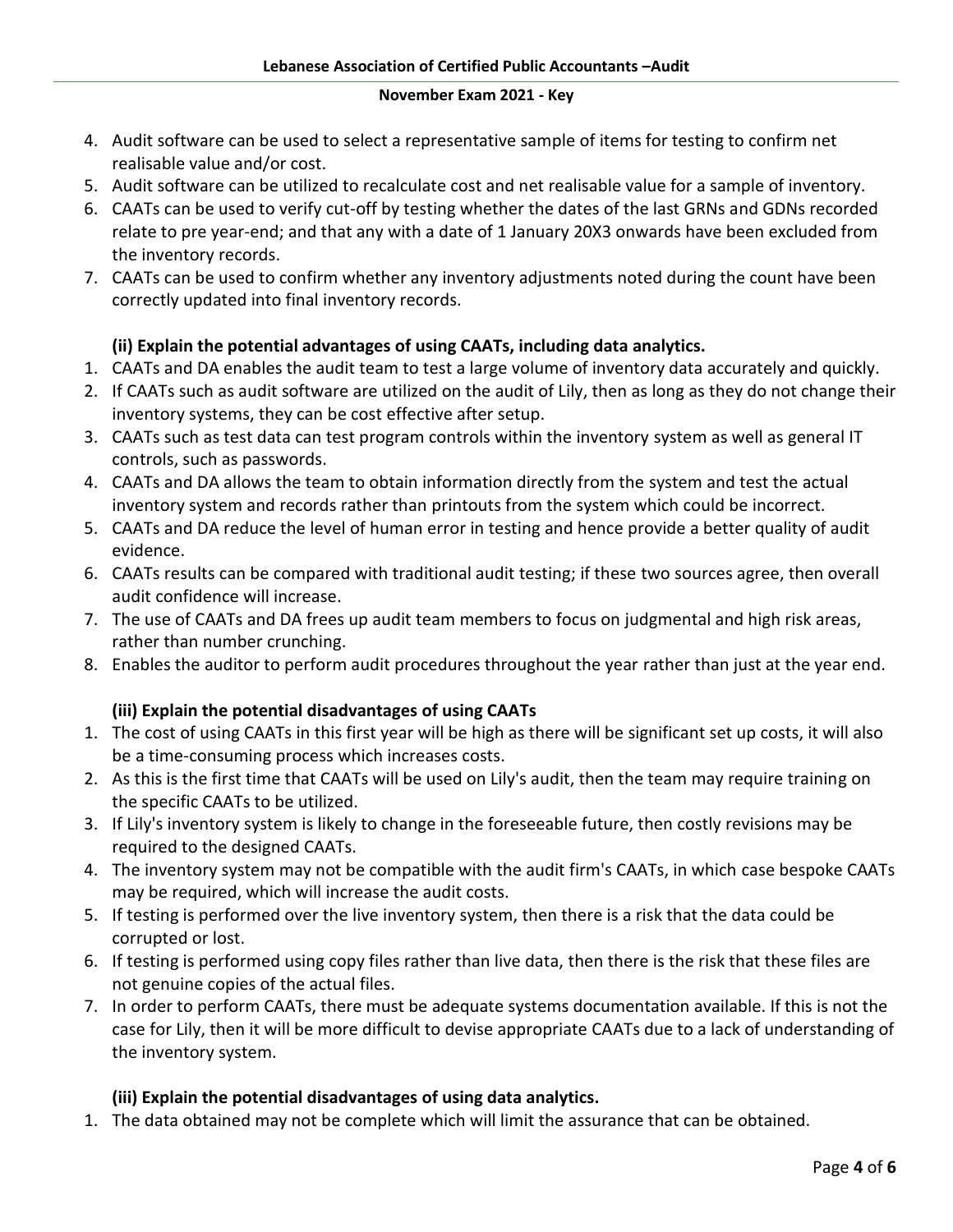2. The inventory balance is still influenced by subjective estimates and management judgement, e.g. work-in-progress and allowance for slow moving inventory. Therefore, audit staff with appropriate experience and skepticism will still be required to audit these areas.

### **Exercise # 2 (20%)**

### **(a) Draft, for inclusion in the auditor's report, wording appropriate to XYZ.**

Note: You are not required to reproduce the auditor's report in full. Only the differences for an unmodified report were required.

*Only the management responsibilities section will follow the standard wording. Those elements that differ from the standard unmodified auditor's report are given as the answer.*

### **Disclaimer of Opinion**

Because of the significance of the matters in the basis for Disclaimer of opinion section of our report, we have not been able to obtain sufficient appropriate audit evidence to provide a basis for an audit opinion on these financial statements.

### **Basis for disclaimer of opinion (extract)**

The evidence available to us limited because a significant number of the company's key accounting records were destroyed by fire in November 2017. The financial statements therefore include significant amounts based on our estimates. In these circumstances there were no satisfactory audit procedures that we could adopt to obtain all the information and explanations we consider necessary to enable us to express an opinion.

### **Auditor's responsibilities for the audit of financial statements**

Our responsibility is to conduct an audit of the company's financial statements in accordance with International Standards on Auditing and to issue an auditor's report. However, because of the matter described in the Basis for Disclaimer of opinion section of our report, we were not able to obtain sufficient appropriate audit evidence to provide a basis for an audit opinion on these financial statements.

We are independent of the company in accordance with the ethical requirements that are relevant to our audit of these financial statements in [jurisdiction], and we have filled our other ethical responsibilities in accordance with these requirements.

### **(b) Explain and distinguish between the following forms of modified report.**

- (i) Emphasis of matter;
- (ii) qualified opinion;
- (iii) disclaimer of opinion;
- (iv) adverse opinion.

### **(i) Emphasis of matter;**

- An Emphasis of Matter is clearly distinguishable from other modifications (e.g. qualified opinions) in that it does not affect the auditor's opinion.
- An Emphasis of Matter paragraph highlights a matter affecting the financial statements which is discussed in the notes to the financial statements, for example going concern.